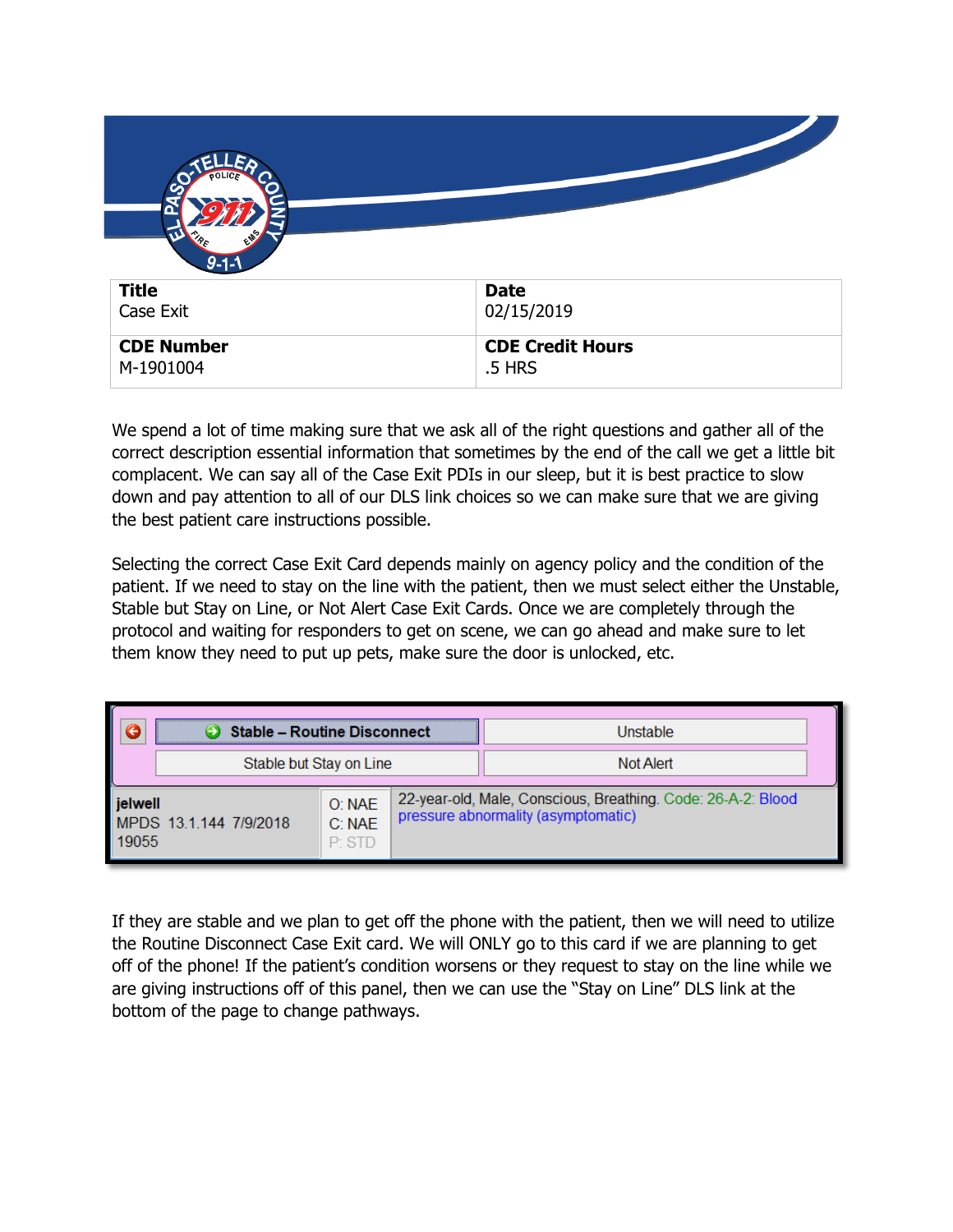

*\*For our agencies that also utilize fire and police protocols, this still applies but is located on the initial PDI page. We still need to make sure we are selecting the "Stay on Line" DLS link.\**



There are also situations where we are waiting on the line for responders to get on scene and another call comes in, or the caller says they want to get off the line. In this situation, we need to make sure to select the "Urgent Disconnect" DLS link at the bottom of ProQA. This takes the liability off the calltaker by making sure the caller knows they are responsible for calling back if the condition of the patient worsens in any way.

|                  | Additional Info Special Information |                             |                                                                                                     |  |  |
|------------------|-------------------------------------|-----------------------------|-----------------------------------------------------------------------------------------------------|--|--|
|                  | Airwav                              |                             | <b>Urgent Disconnect</b>                                                                            |  |  |
|                  | Arrival Interface                   |                             |                                                                                                     |  |  |
| jelwell<br>19055 | MPDS 13.1.144 7/9/2018              | O: NAE<br>C: NAE<br>$P$ STD | 22-year-old, Male, Conscious, Breathing. Code: 26-A-2: Blood<br>pressure abnormality (asymptomatic) |  |  |

## X4 - Urgent Disconnect - 2nd Party

I need to hang up now (to take another call). Help is on the way.

If he becomes less awake and vomits, quickly turn him on his side.

If he gets worse in any way, call us back immediately for further instructions.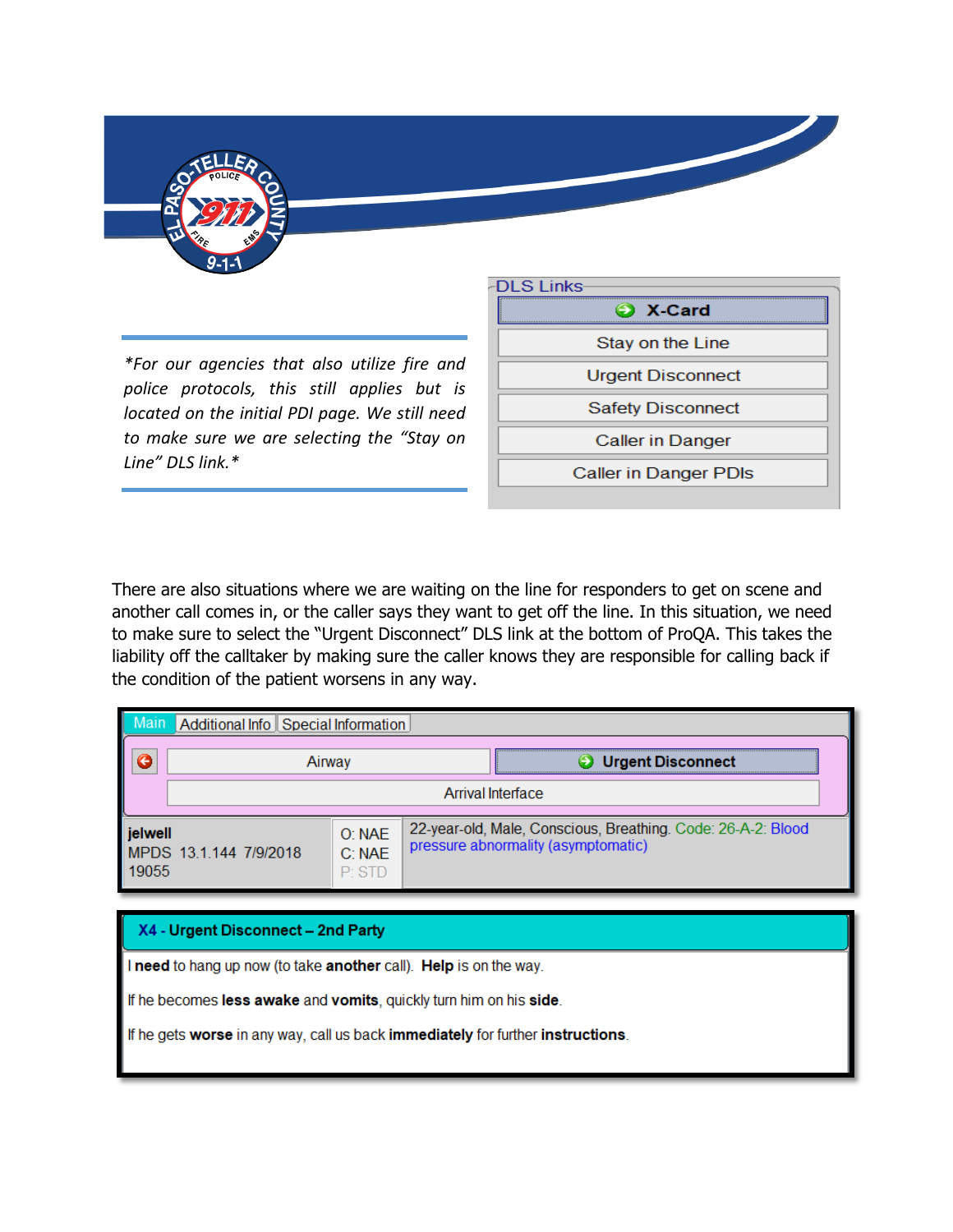

Selecting the correct Case Exit card is critical in ensuring patient care. By using an incorrect DLS link, we could be putting the patient's health and safety in jeopardy. It is also important not to read these cards from memory, and instead make sure to actually click on the link and read all possible and appropriate instructions from that panel. This will prepare us for sudden changes in patient status so we can quickly and efficiently access things such as airway maintenance. Failure to fully navigate through the protocol is now against academy standards.